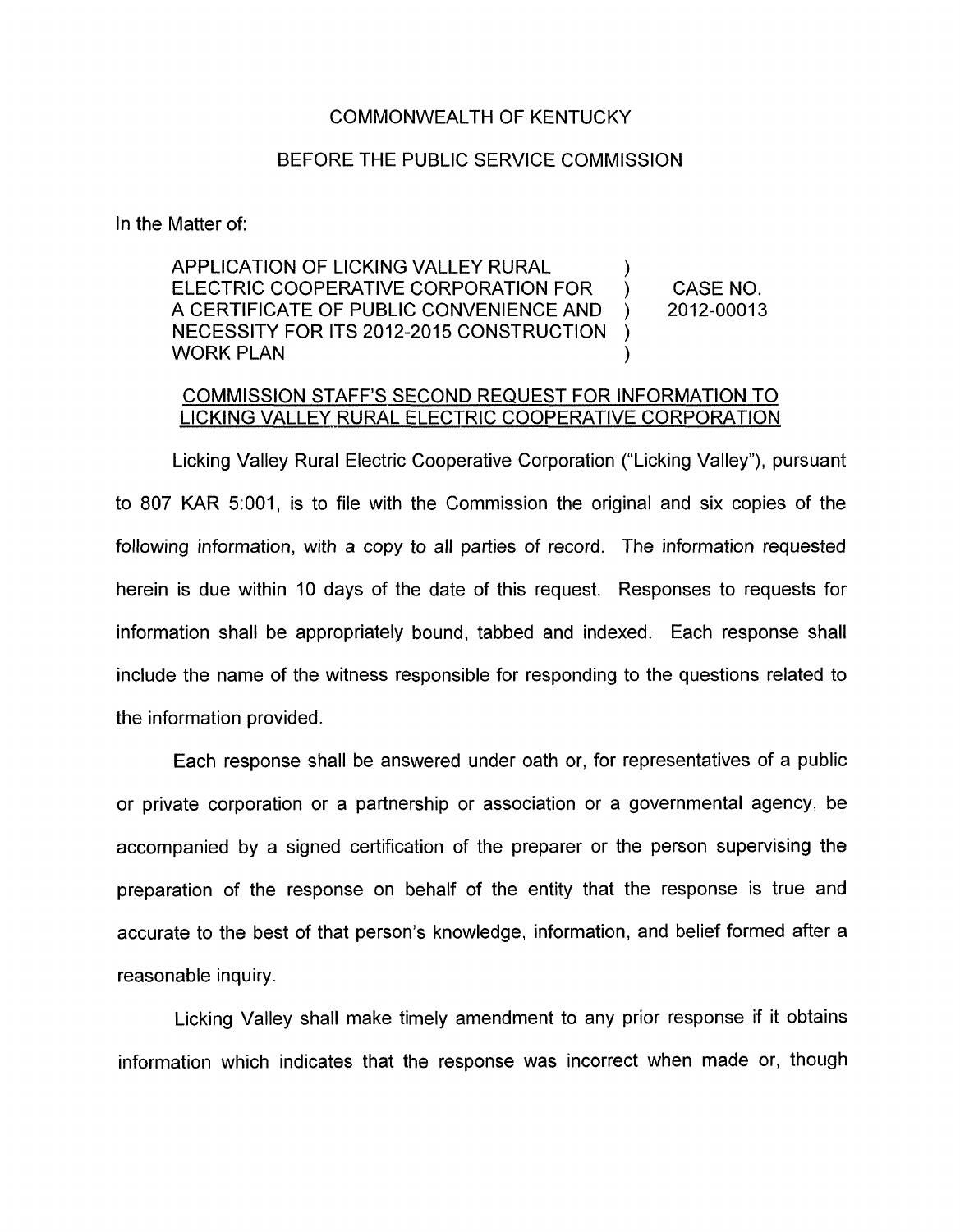correct when made, is now incorrect in any material respect. For any request to which Licking Valley fails or refuses to furnish all or part of the requested information, it shall provide a written explanation of the specific grounds for its failure to completely and precisely respond.

Careful attention shall be given to copied material to ensure that it is legible. When the requested information has been previously provided in this proceeding in the requested format, reference may be made to the specific location of that information in responding to this request.

1. Refer to Section IV-B of the application, pages 5 and 6, Code 305 and 306. These pages state that a new proposed mine is to be added at the end of the feeder.

a. Provide the status of the new mine, including an explanation as to whether construction has begun on the mine and the anticipated date on which the mine is to begin operation.

b. Will the Code 305 and 306 projects be needed or completed if the new mine is not added?

c. Will service to the new mine require a service contract? If so, when does Licking Valley anticipate executing such a service contract?

d. Will the mine owner be responsible for the cost of the Code 305 and 306 projects? if no, why not? If the mine owner is only partially responsible for the cost of the projects, explain why and what portion the owner will be responsible for and what portion Licking Valley will be responsible for.

-2- Case No. 2012-00013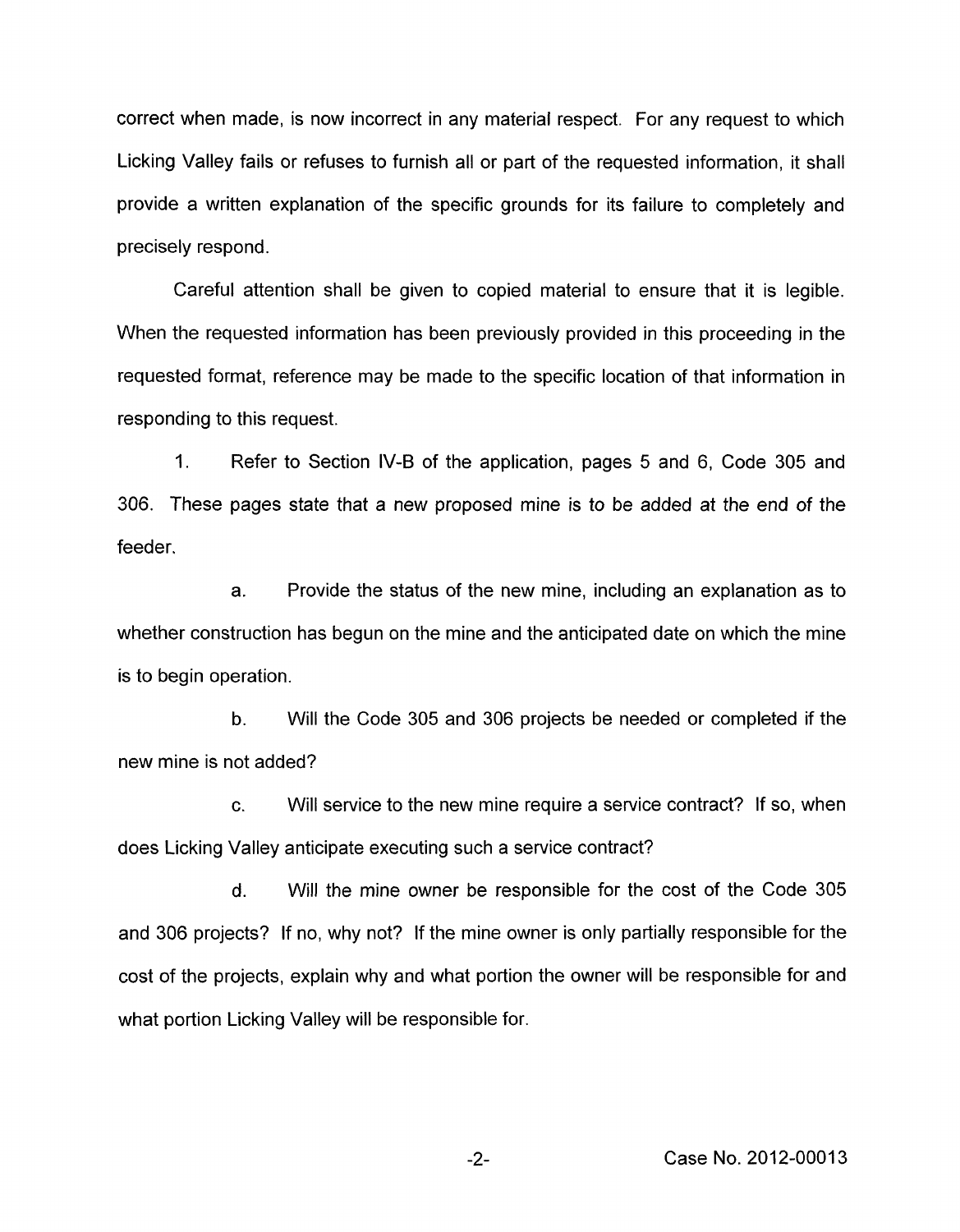2. Refer to Section IV-B of the application, page 14, Code 314. This page states that a new proposed mine is to be added at the end of the feeder.

a. Provide the status of the new mine, including an explanation as to whether construction has begun on the mine and the anticipated date on which the mine is to begin operation.

b. Will the Code 314 project be needed or completed if the new mine is not added?

c. Will service to the new mine require a service contract? If so, when does Licking Valley anticipate executing such a service contract?

d. Will the mine owner be responsible for the cost of the Code 314 project? If no, why not? If the mine owner is only partially responsible for the cost of the project, explain why and what portion the owner will be responsible for and what portion Licking Valley will be responsible for.

3. Refer to the response to Item 7.a. of Commission Staff's Initial Information Request ("Staff's First Request"). Licking Valley states that it proposes to purchase, for residential use, the Hunt Technology TS2 meters. Explain why Licking Valley selected this particular type of meter. Include in the explanation whether these meters are the most advanced meters available on the market and, if not, explain why more advanced meters are not being purchased.

4. Refer to the response to Item 7.b. of Staffs First Request.

a. and are replaced each year? Of the electro-mechanical meters that are in service, how many fail

-3- Case No. 2012-00013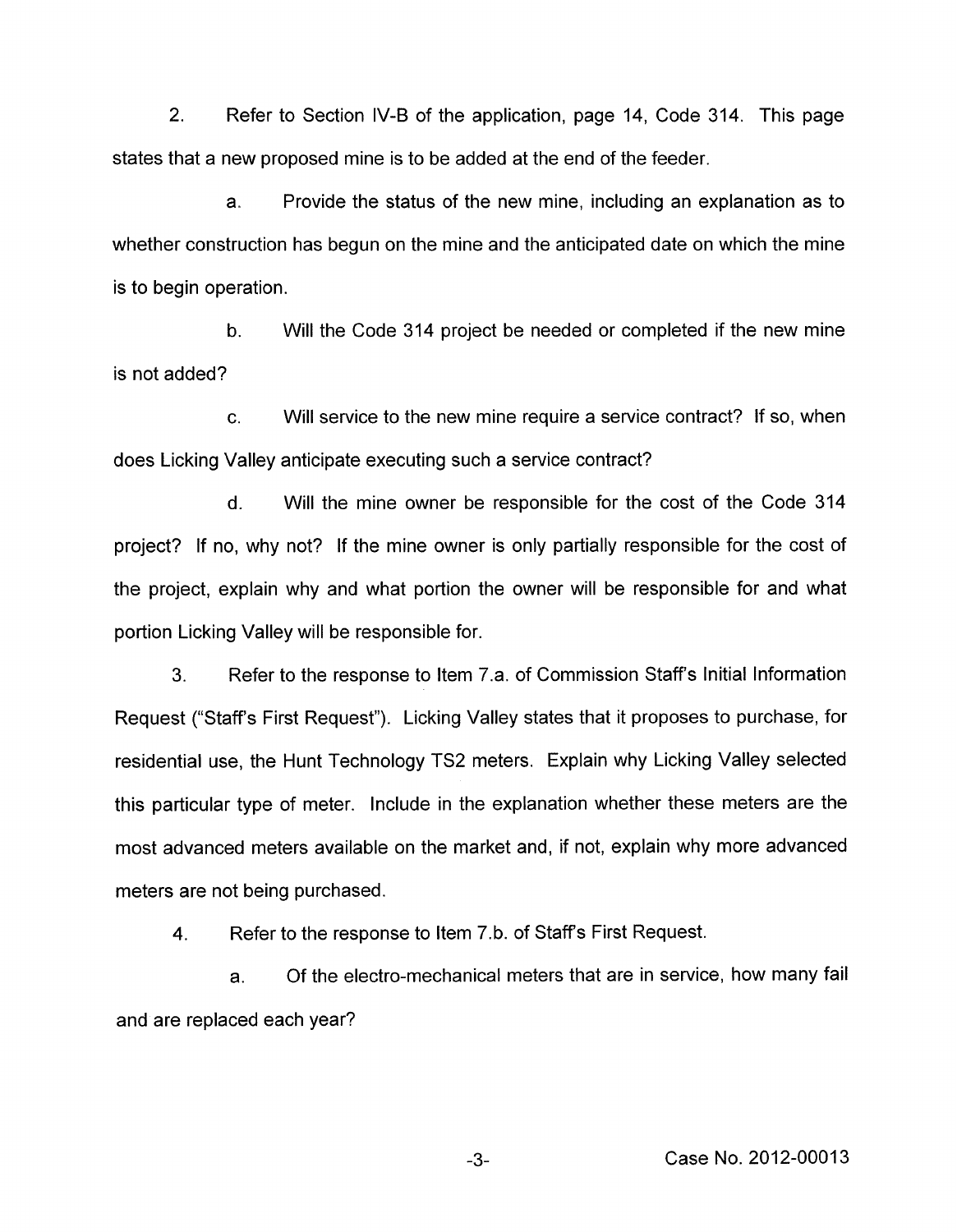b. Explain whether or not failed meters are replaced with electromechanical meters, TSI meters or TS2 meters.

> c. How many electro-mechanical meters are kept in inventory?

d. How many TSI meters are kept in inventory?

e. How many TS2 meters are kept in inventory?

f. In the event that a customer needs a more advanced meter and the customer's functional electro-mechanical meter or TSI meter is replaced with a new TS2 meter, explain what Licking Valley does with the electro-mechanical meter or TSI meter.

g. Is it Licking Valley's position that it is less expensive overall to retrofit an existing meter (either electro-mechanical or TSI) than to replace it? If yes, explain how it is less expensive and provide supporting calculations.

h. Provide a breakdown of the \$152 cost (including the labor cost and any equipment cost) to retrofit a meter. Include a separate calculation for a TSI meter if it is different from an electro-mechanical meter.

5. Refer to the response to Item 7.c. of Staff's First Request.

a. Explain whether an electro-mechanical meter that has been retrofitted with a TS2 module has essentially been changed into a digital meter.

State whether the new TS2 meters, as well as the retrofitted meters, will be capable of remotely reconnecting and disconnecting a customer's service. If no, provide the cost of the upgrade that would be required to do so. b.

6. When did Licking Valley begin the upgrade to TSI technology?

7. When did Licking Valley begin the upgrade to TS2 technology?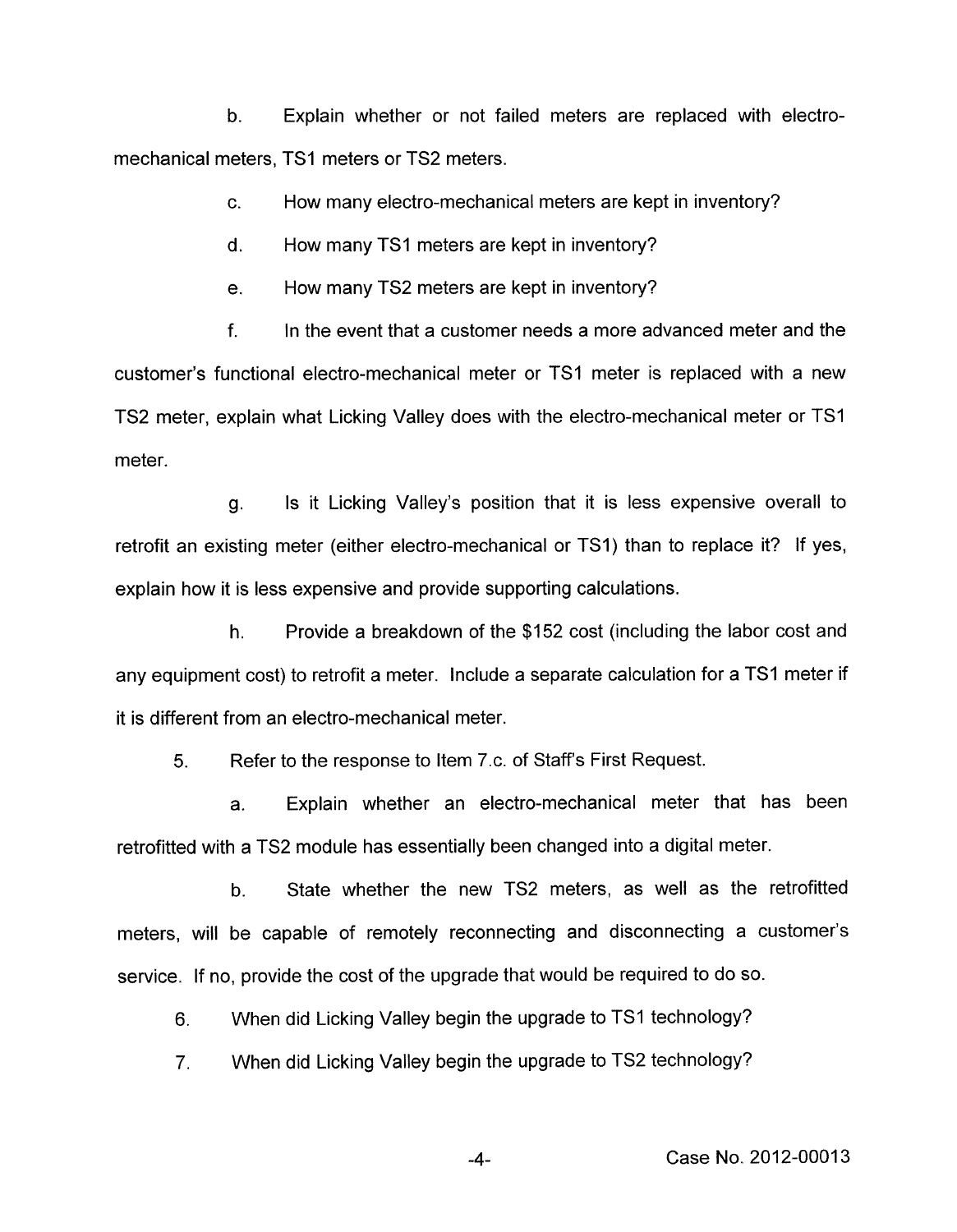8. In response to Item 8 of Staffs First Request, Licking Valley states that two-way communication is needed for Demand-Side Management ("DSM"). Explain the basis for this statement and identify the specific DSM programs that Licking Valley offers or plans to offer that require two-way communication.

9. Provide, on CD-Rom, a copy of the voltage drop study that supports the application.

IO. Discuss and provide a copy of the overcurrent analysis and sectionalizing study as referenced on page 2 of Exhibit I-C and page I of Exhibit IV-C of the application. Include in the discussion a description of the projects Licking Valley anticipates it will begin during the period of this CWP, any projects performed in prior CWPs, and any efforts to prioritize the projects.

'ŏuen *d*utive Director ky Public Service Commission P.O. Box 615 Frankfort, Kentucky 40601

APR 2 6 2012

DATED

cc: Parties of Record